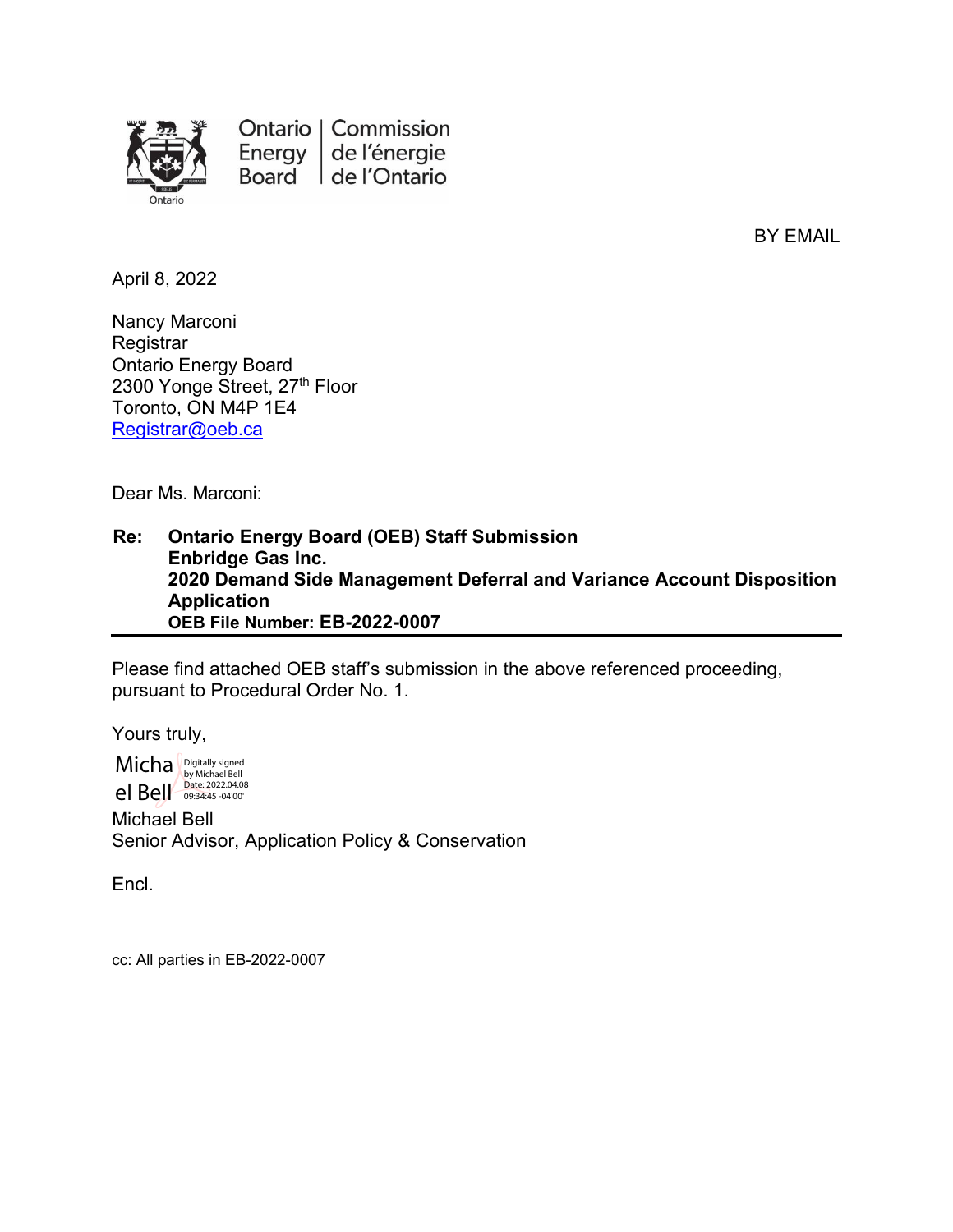

# **ONTARIO ENERGY BOARD**

## **OEB Staff Submission**

**Enbridge Gas Inc.**

**2020 Demand Side Management Deferral and Variance Account Disposition Application**

**EB-2022-0007**

**April 8, 2022**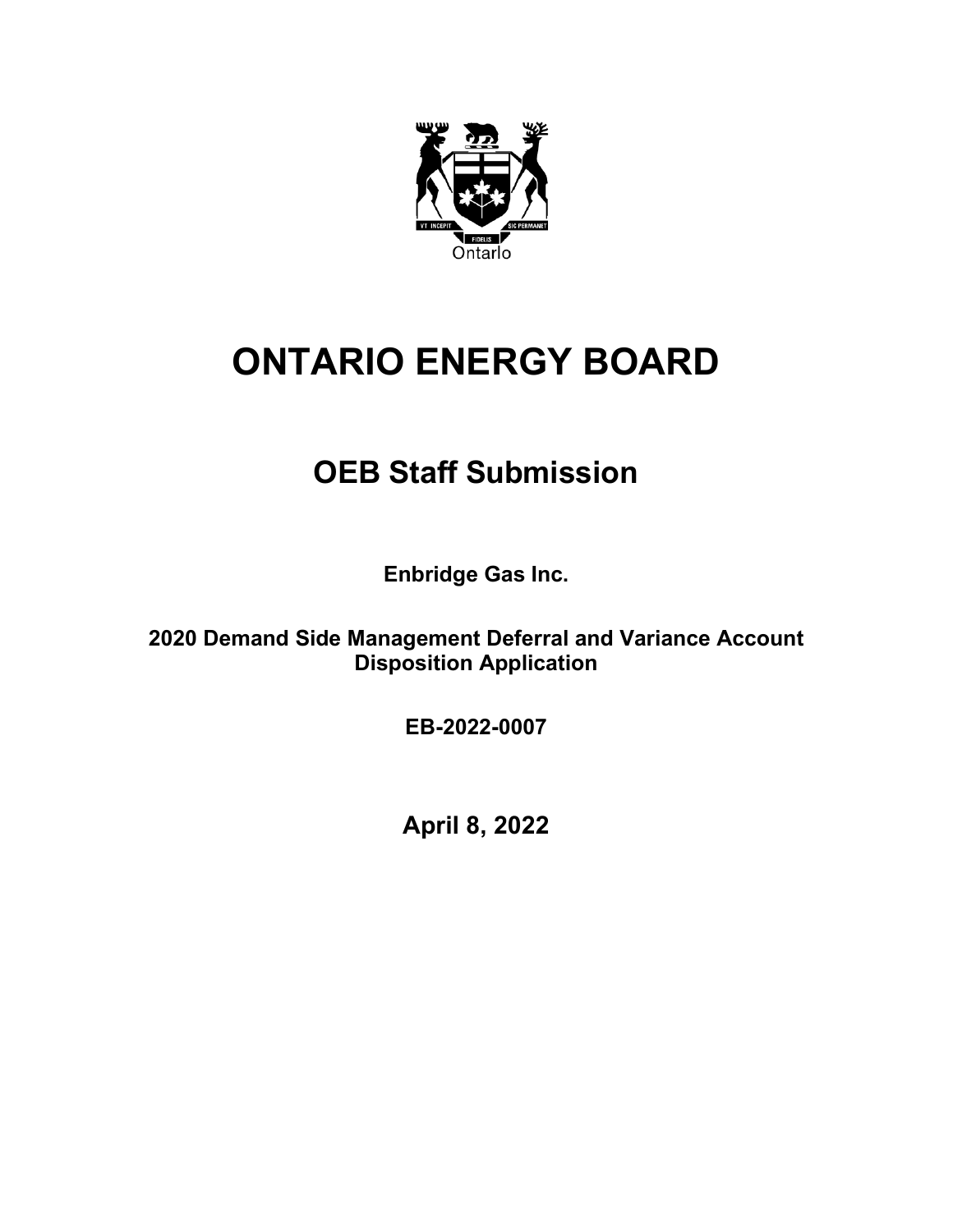## **Background**

Enbridge Gas Inc. filed an application with the Ontario Energy Board (OEB) on January 14, 2022 under section 36 of the *Ontario Energy Board Act*, *1998*, S.O. 1998, c. 15, (Schedule B) seeking approval to clear amounts recorded in certain 2020 deferral and variance accounts related to its delivery of natural gas conservation and energy efficiency programs for the 2020 program year.

A Notice of Hearing was issued on January 31, 2022*.* Procedural Order No. 1 was issued on February 25, 2022. The OEB indicated that OEB staff and intervenors may file submissions on the application by April 8, 2022 and April 13, 2022 respectively.

These are the submissions of OEB staff.

#### **DSM Framework**

In Section 7 of the OEB's *Report of the Board – Demand Side Management (DSM) Framework for Natural Gas Distributors (2015-2020)*[1](#page-2-0) (the DSM Framework) issued on December 22, 2014, the OEB indicated that it would be taking a central role in the evaluation process of DSM program results. The OEB further indicated that DSM results will be evaluated on an annual basis, and that the results of this evaluation would be used by the gas utilities when they file applications for recovery of amounts related to DSM activities.

#### **2015-2020 DSM Plans**

The OEB approved 6-year DSM plans for Enbridge Gas Inc. (then operating separately as Enbridge Gas Distribution Inc. and Union Gas Limited) on January 20, 2016 (the 2015-2020 DSM Decision).[2](#page-2-1)

#### **Evaluation, Measurement and Verification (EM&V) of DSM Results**

On August 21, 2015, the OEB announced the formation of an Evaluation Advisory Committee (EAC) to provide input and advice as required throughout the DSM evaluation process. In OEB staff's role of leading the DSM evaluation process, OEB staff chairs all EAC meetings. The EAC is comprised of four independent experts, representatives from Enbridge Gas, the Independent Electricity System Operator (IESO), and the Ministry of Energy as an observer.

The OEB's Evaluation Contractor (EC), consulting firm DNV, has completed an

<span id="page-2-0"></span><sup>1</sup> EB-2014-0134, Report of the Board: Demand Side Management (DSM) Framework for Natural Gas Distributors (2015-2020)

<span id="page-2-1"></span><sup>2</sup> EB-2015-0029/0049, Decision and Order, January 20, 2016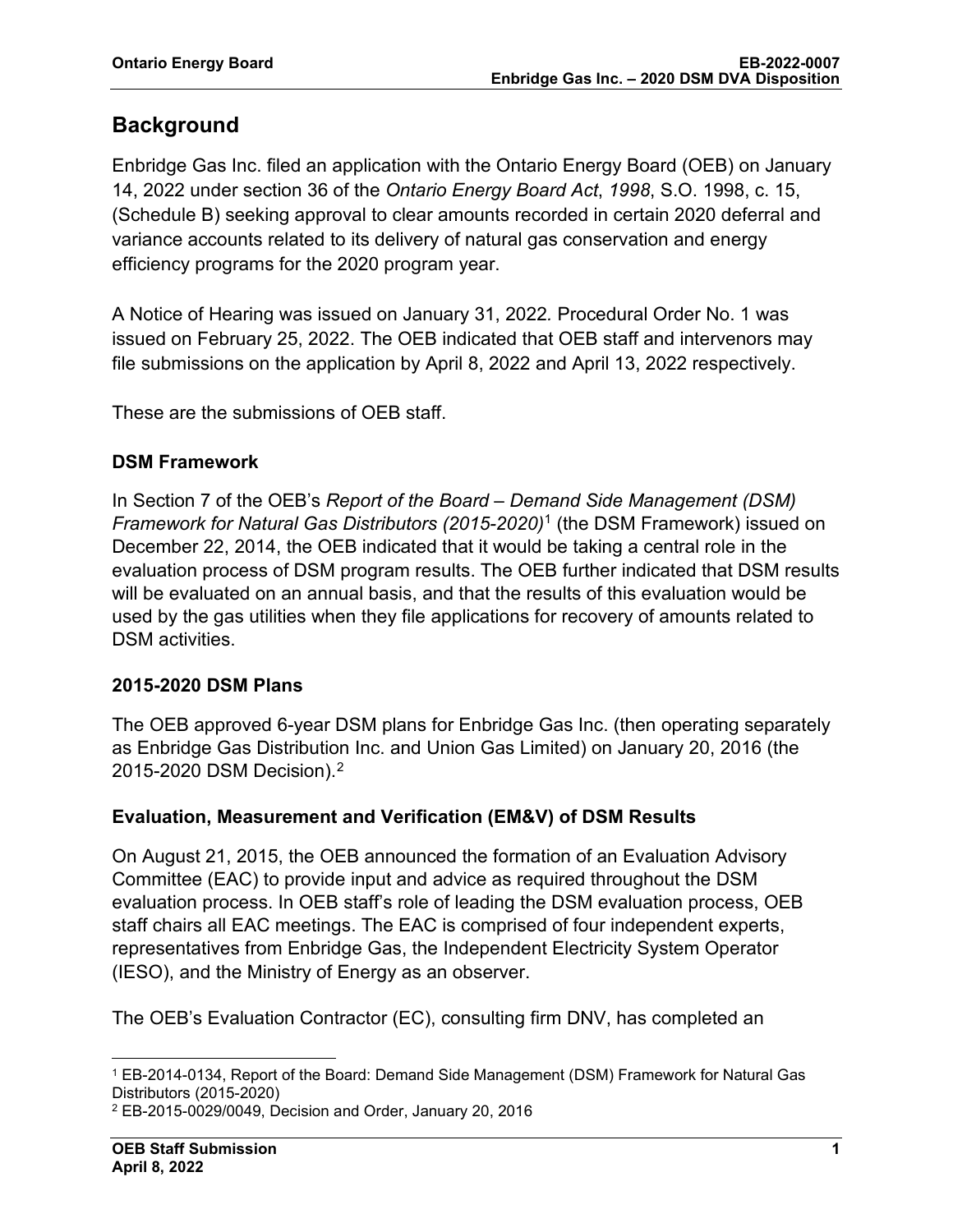independent review and verification of Enbridge Gas's DSM program results for the 2020 program year. As part of its evaluation activities, the EC has sought input and advice from the EAC as required.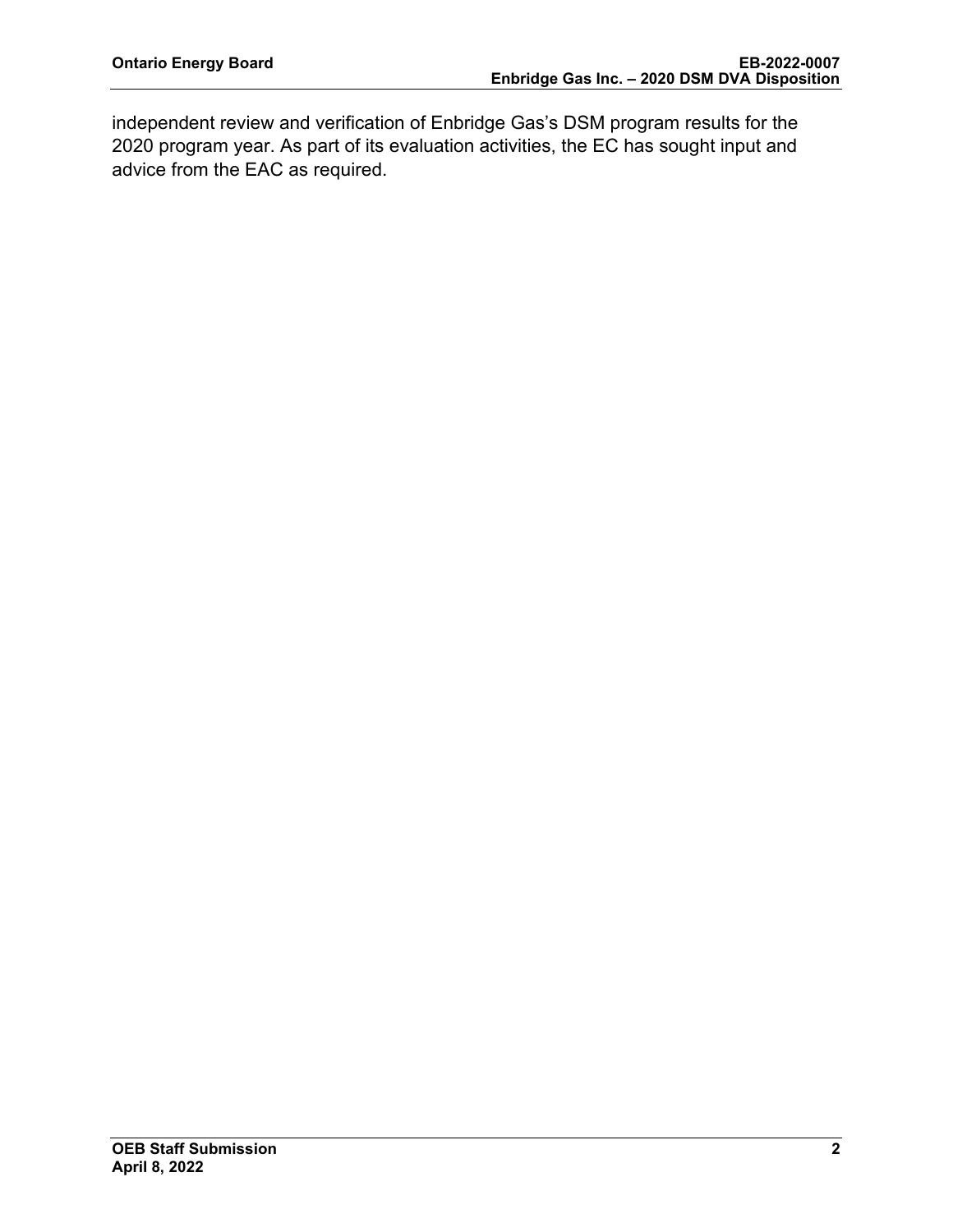## **Application Summary**

Enbridge Gas has requested approval of the 2020 DSM Deferral and Variance Account (DVA) balances shown in Table 1 below. Enbridge Gas indicated that it has relied on the EC's 2020 final results included within the 2020 Annual Verification Report.

Table 1 summarizes the amounts that Enbridge Gas has requested approval to dispose of through a natural gas rate change.

|                                           | 2020            |                   |
|-------------------------------------------|-----------------|-------------------|
| <b>Account</b>                            | <b>EGD Rate</b> | <b>Union Rate</b> |
|                                           | Zone            | <b>Zones</b>      |
| Demand Side Management Variance Account   | $-$3,209,223$   | -\$9,860,959      |
| (DSMVA)                                   |                 |                   |
| Demand Side Management Incentive Deferral | \$3,586,470     | \$2,726,196       |
| Account (DSMIDA)                          |                 |                   |
| Lost Revenue Adjustment Mechanism         | \$9,404         | \$1,130,027       |
| Variance Account (LRAMVA)                 |                 |                   |
| <b>Total Amount Recoverable</b>           | \$386,651       | $-$6,004,736$     |

**Table 1 – Summary of Requested 2020 Enbridge Gas DSM DVA Balances**

Note: Negative amounts are to be returned to rate payers and positive amounts collected from ratepayers.

## **DSMVA**

The DSMVA is used to track the variance between actual DSM spending by rate class versus the budgeted amount included in rates by rate class. The difference between actual spending relative to the amount budgeted for each rate class is allocated to that rate class for DSMVA disposition purposes. The DSMVA balance includes adaptive thermostat program expenditures of \$983,916 in the legacy Union rate zone not initially included in the 2020 DSM budget in the 2015-2020 DSM Decision but is consistent with the OEB's guidance in the DSM Mid-Term Review Report.

Enbridge Gas is seeking approval of a credit to customers of \$3,209,223 in the EGD Rate Zone and a credit to customers of \$9,860,959 in the Union Rate Zones for 2020. Enbridge Gas noted that the COVID-19 pandemic had a significant impact on 2020 program spending. It required Enbridge to adapt its program design and implementation practices to the evolving situation. The COVID-19 pandemic also had a larger impact on Commercial and Industrial programs which made up a larger portion of the Union Gas 2020 DSM budget. As a result, this is reflected in the lower relative spending in the Union Gas rate zone.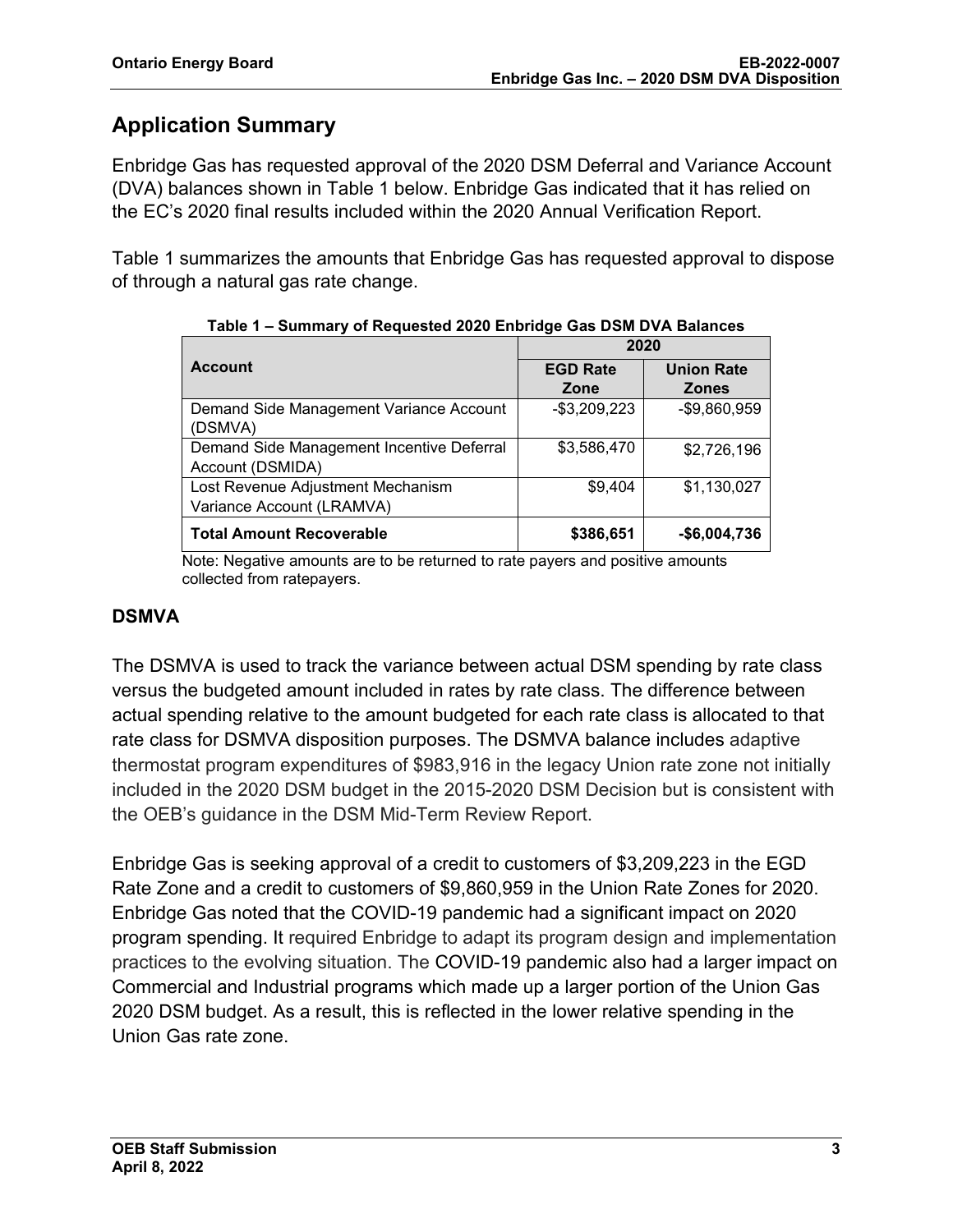## **DSMIDA**

The purpose of the DSM Incentive Deferral Account (DSMIDA) is to record the shareholder incentive amount earned by a natural gas utility as a result of its DSM programs. DSM shareholder incentive amounts are earned by achieving the OEBapproved scorecard targets. Any eligible shareholder incentive amounts are allocated to the rate classes in proportion to the actual DSM spending by rate class in 2020.

Enbridge Gas is seeking approval to recover \$3,586,470 for the EGD Rate Zone and \$2,726,196 for the Union Rate Zones for 2020.

## **LRAMVA**

The LRAMVA is used to track, at the rate class level, the variance between the actual impact of DSM activities (volume savings) undertaken by the natural gas utility and the forecasted impacts included in distribution rates. The LRAMVA balance is allocated to rate classes on the same basis as lost revenues were experienced such that the LRAMVA provides a true-up by rate class.

Enbridge Gas is seeking approval for a debit of \$9,404 in the EGD Rate Zone and a debit of \$1,130,027 in the Union Rate Zones for 2020.

## **Disposition**

Enbridge Gas proposes that disposition of the 2020 DSM deferral and variance account balances be implemented in alignment with other rate changes through the Quarterly Rate Adjustment Mechanism (QRAM), effective as soon as July 1, 2022, with a common disposition methodology for Enbridge Gas Distribution (EGD) and Union Gas rate zones.

For a typical residential customer in the EGD rate zone with annual consumption of 2,400  $\mathrm{m}^3$ , the estimated one-time billing adjustment charge is \$4.28. For a typical residential customer in the Union South rate zone with annual consumption of 2,200 m3, the estimated one-time billing adjustment charge is \$1.11. For a typical residential customer in the Union North rate zone with annual consumption of 2,200  $\mathrm{m}^3$ , the estimated one-time billing adjustment is a refund of \$5.20.